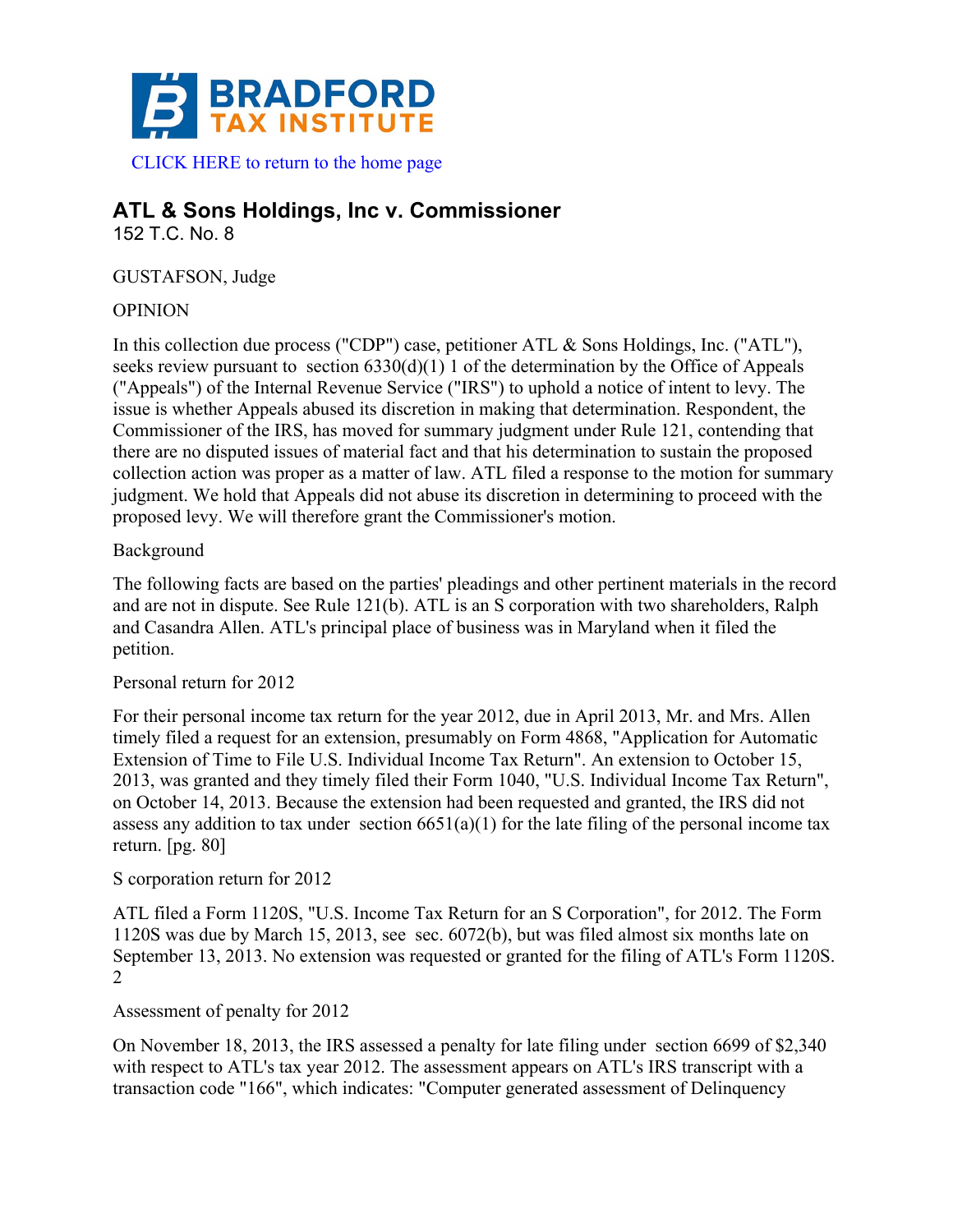Penalty"; and ATL does not dispute that its section 6699 penalty was computer-generated. No supervisory approval of the penalty determination was obtained before the penalty was assessed.

#### 2013 returns

ATL asserts, and for purposes of the Commissioner's motion we assume, that for the year 2013 not at issue here-Mr. Allen made similar filings. That is, he filed Form 4868 to obtain an extension of time to file his Form 1040, but he did not file for ATL a Form 7004 to extend the filing deadline for ATL's Form 1120S. He then filed his Form 1040 and ATL's Form 1120S within the period of the extension granted for the Form 1040. The IRS initially proposed a penalty against ATL for the late Form 1120S for 2013 but later relented. However, the IRS did not so relent for 2012, the year at issue here.

#### Attempted collection of 2012 penalty

On April 27, 2015, the IRS credited an overpayment for 2013 of \$394.03 against ATL's outstanding 2012 penalty liability. On January 15, 2016, in an effort to collect the remaining unpaid penalty liability of \$1,945.97, the IRS sent ATL a notice of intent to levy.

#### Request for CDP hearing

On February 12, 2016, ATL timely mailed to the IRS a Form 12153, "Request for a Collection Due Process or Equivalent Hearing". In its CDP hearing request, ATL stated as the reason for its dispute: "I do not believe I should be responsible for penalties (see attached letter for more details)".

In the attached letter dated February 12, 2016, Mr. Allen claimed that he had requested an extension on ATL's behalf by filing a Form 7004 for 2012. Mr. Allen also claimed that ATL had reasonable cause for its failure to timely file in that it has only two shareholders and therefore no one else was harmed by its failure to timely file. In addition, Mr. Allen claimed that the IRS had prematurely applied an overpayment from ATL's 2013 tax year against its 2012 penalty liability. (ATL argues that this application was an improper levy undertaken in violation of section  $6330(e)(1)$  before the conclusion of the CDP hearing. See infra part II.F.)

## Verification

The IRS received the Form 12153 on February 18, 2016. Although the request had, in fact, been timely mailed, the IRS mistakenly treated the request as untimely and proceeded as if ATL had requested an equivalent hearing. An Appeals settlement officer ("SO") reviewed the administrative file and verified the amount due. She also verified that IRS records showed that ATL had requested no extension of the 2012 filing deadline.

## Hearing before Appeals

On April 6, 2016, the SO sent ATL a letter scheduling a telephone hearing for May 9, 2016. The letter requested that ATL provide "proof you requested an extension of time to file for 2012".

ATL did not contact the SO on the scheduled date for the telephone hearing. On May 9, 2016, the SO sent ATL a letter giving it until May 23, 2016, to submit additional information. The SO did not re[pg. 81] ceive any additional information from ATL. Mr. Allen faxed a letter on behalf of ATL to the SO on May 23, 2016, in which he explained why he had missed the scheduled telephone hearing, challenged his liability for the penalty, disputed the amount of the penalty, and noted that the IRS had abated a similar penalty for 2013.

Appeals' letter and ATL's petition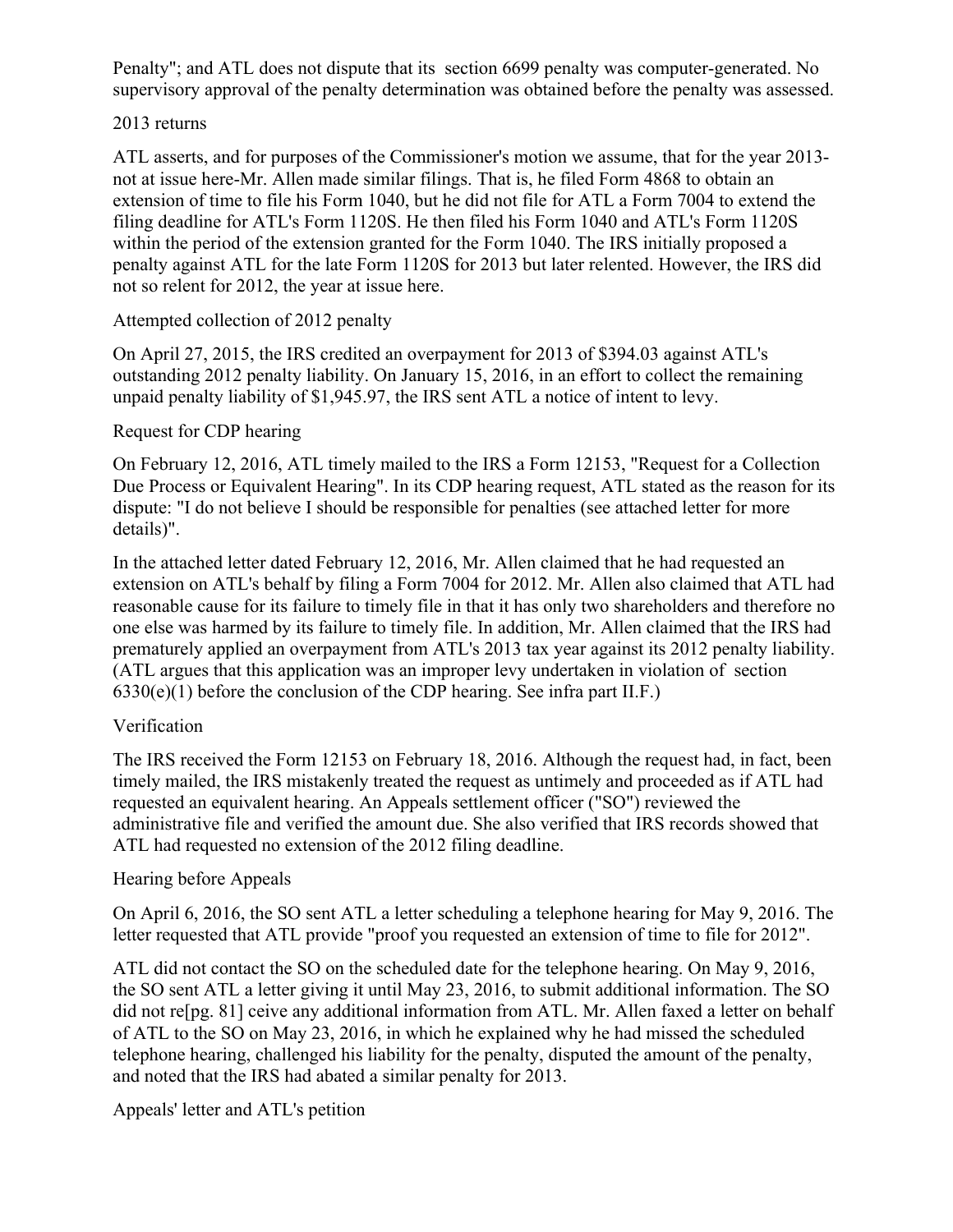On June 20, 2016, the SO issued to ATL a "Decision Letter on Equivalent Hearing Under Internal Revenue Code Sections 6320 and/or 6330". The SO determined that all legal and procedural requirements for the proposed levy action had been met. The SO also determined that ATL did not submit any proof for penalty abatement consideration and did not qualify for firsttime penalty abatement because of past penalty abatements. The decision letter upheld the proposed levy action.

On July 19, 2016, ATL timely filed a petition challenging Appeals' determination. On September 12, 2016, the Commissioner filed his answer, which admits that ATL's CDP request was timely submitted and that, though Appeals' determination had been incorrectly styled as a "Decision Letter on Equivalent Hearing", it was in fact a determination that we have jurisdiction to review under section 6330(d).

## Motion for summary judgment

The Commissioner moved for summary judgment. In its response to the motion, ATL supplied an account transcript for the 2012 Form 1040 for Mr. and Mrs. Allen (ATL's shareholders) which shows a transaction bearing the code 460 along with the explanation that a request for an extension of time to file the shareholders' individual return was made on April 15, 2013, extending the time to file that return until October 15, 2013. In a supplement to his motion for summary judgment, the Commissioner argues that the section 6751(b)(1) supervisory approval requirement does not apply to any penalty automatically calculated through electronic means and that the section 6699 penalty at issue in this case was so calculated. ATL filed a response to that motion in which it argues that the supervisory approval requirement applies to the imposition of the section 6699 penalty and also challenges the "verification" process for approval of that penalty.

## Discussion

- I. General legal principles
- A. Summary judgment standard

The purpose of summary judgment is to expedite litigation and avoid unnecessary trials. Fla. Peach Corp. v. Commissioner, 90 T.C. 678, 681 (1988). The Court may grant summary judgment when there is no genuine dispute as to any material fact and a decision may be rendered as a matter of law. Rule 121(b); Sundstrand Corp. v. Commissioner, 98 T.C. 518, 520 (1992), aff'd, 17 F.3d 965 [73 AFTR 2d 94-1198] (7th Cir. 1994).

In deciding whether to grant summary judgment, we construe factual materials and inferences drawn from them in the light most favorable to the nonmoving party. Sundstrand Corp. v. Commissioner, 98 T.C. at 520. However, the nonmoving party may not rest upon mere allegations or denials of his pleadings but instead must set forth specific facts showing that there is a genuine dispute for trial. Rule 121(d); see Sundstrand Corp. v. Commissioner, 98 T.C. at 520. Mr. Allen once alleged, in ATL's request for a CDP hearing, that ATL had filed a Form 7004; but in his motion the Commissioner showed that, during the "verification" process required by section  $6330(c)(1)$ , the SO determined that ATL had filed no request for an extension of the filing deadline for its Form 1120S, and ATL made no response to Appeals' request that it provide "proof you requested an extension of time to file for 2012." In its petition filed with this Court, ATL did not allege that it filed a Form 7004; and in ATL's response to the Commissioner's motion, Mr. Allen admitted that he "ha[s] no evidence to support my filing a Form 7004" for ATL.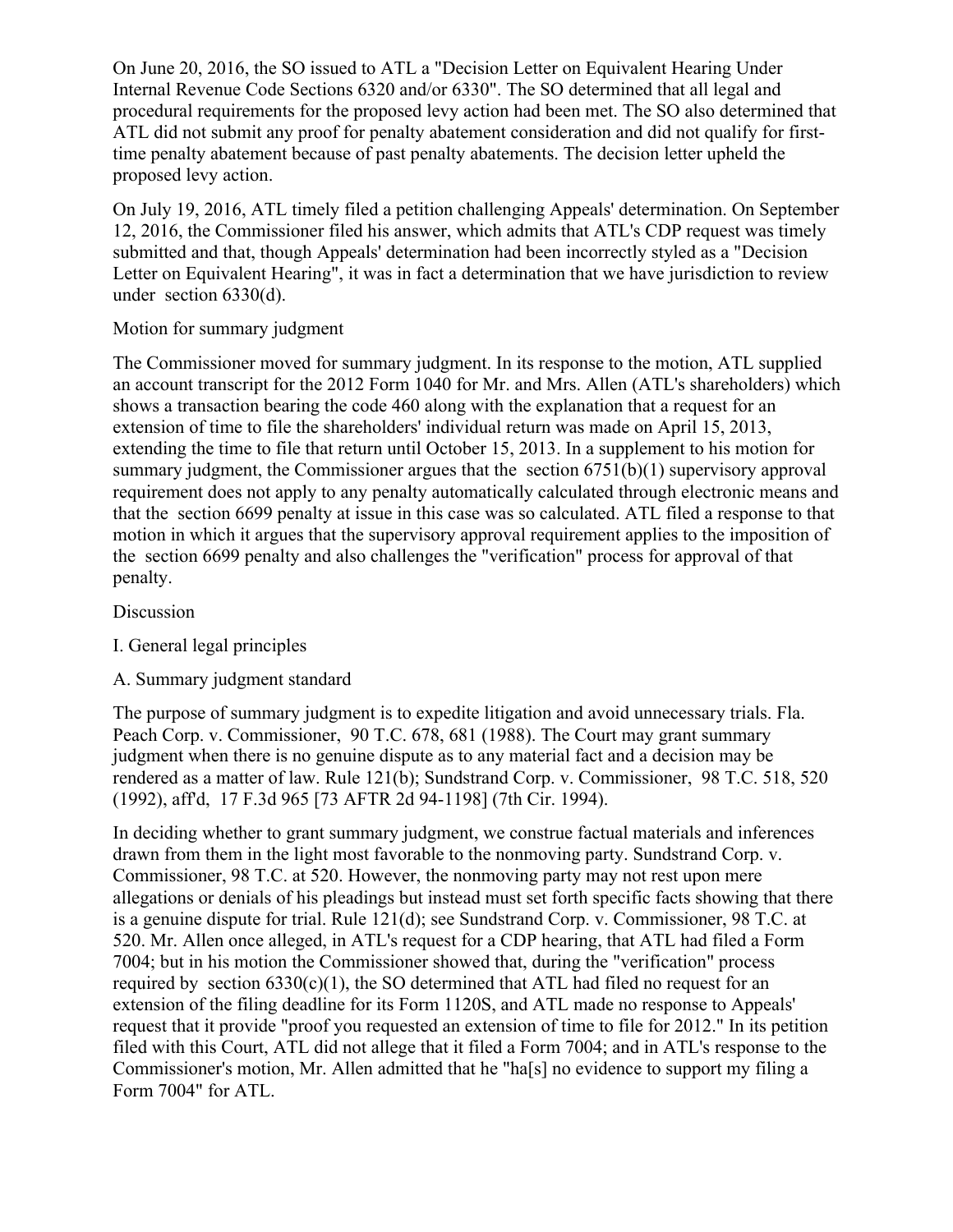We therefore conclude that no material facts are "genuine [ly in] dispute", see Rule 121(b), and that this case is appropriate for summary adjudication. [pg. 82]

## B. Standard of review

Section 6330(d)(1) does not prescribe the standard of review that this Court should apply in reviewing an IRS administrative determination in a CDP case. Where the validity of the underlying tax liability was properly at issue in the CDP hearing, the Court reviews the Commissioner's determination de novo. Goza v. Commissioner, 114 T.C. 176, 181-182 (2000). The Court reviews for abuse of discretion other determinations not involving the underlying liability. Craig v. Commissioner, 119 T.C. 252, 260 (2002). Abuse of discretion occurs when a determination is arbitrary, capricious, or without sound basis in fact or law. See Murphy v. Commissioner, 125 T.C. 301, 320 (2005), aff'd, 469 F.3d 27 [98 AFTR 2d 2006-7853] (1st Cir. 2006).

By raising the issue of reasonable cause, by disputing the amount of the penalty, and by contending that the IRS's favorable treatment as to 2013 entitled ATL to favorable treatment as to 2012, ATL challenged its underlying penalty liability during the CDP hearing and in the petition filed with this Court. Therefore, the de novo standard of review applies with regard to the issue of ATL's underlying liability for the penalty. See Goza v. Commissioner, 114 T.C. at 181-182. As to the nonliability issues that ATL raises, we review them under an abuse of discretion standard. See Craig v. Commissioner, 119 T.C. at 260.

## C. Collection due process principles

If a taxpayer fails to pay any Federal tax liability after demand, section 6331(a) authorizes the IRS to collect the tax by levy on the taxpayer's property. However, the IRS must first issue a final notice of intent to levy and notify the taxpayer of the right to an administrative hearing before the Office of Appeals. Sec. 6330(a) and (b)(1). After receiving such a notice, the taxpayer may request an administrative hearing before Appeals. Sec.  $6330(a)(3)(B)$ ,  $(b)(1)$ .

At the CDP hearing, the Appeals officer must determine whether the proposed collection action may proceed. The Appeals officer is required to take into consideration several things:

First, the Appeals officer must obtain verification that the requirements of any applicable law and administrative procedure have been met by IRS personnel. See sec.  $6330(c)(1)$ ,  $(3)(A)$ . (Where the supervisory approval requirement of section 6751(b)(1) applies, the Appeals officer should obtain verification that such approval was obtained, see Rosendale v. Commissioner, T.C. Memo. 2018-99, at \*14; but as we discuss below in part II.E, no such approval was required in this case.) ATL has raised no other verification issue in this case.

Second, under section  $6330(c)(3)$ , the Appeals officer must consider "any relevant issue relating to the unpaid tax or the proposed levy", sec.  $6330(c)(2)(A)$ , including any "collection alternatives" proposed by the taxpayer, sec.  $6330(c)(2)(A)(iii)$ . ATL proposed no collection alternative, so we need not address any such issue; but a "relevant issue" that ATL did raise is the allegedly premature application of the 2013 credit, discussed below in part II.F.

And third, the Appeals officer must determine "whether any proposed collection action balances the need for the efficient collection of taxes with the legitimate concern of the person that any collection action be no more intrusive than necessary", sec.  $6330(c)(3)(C)$ , an issue that ATL has not raised and that we do not address.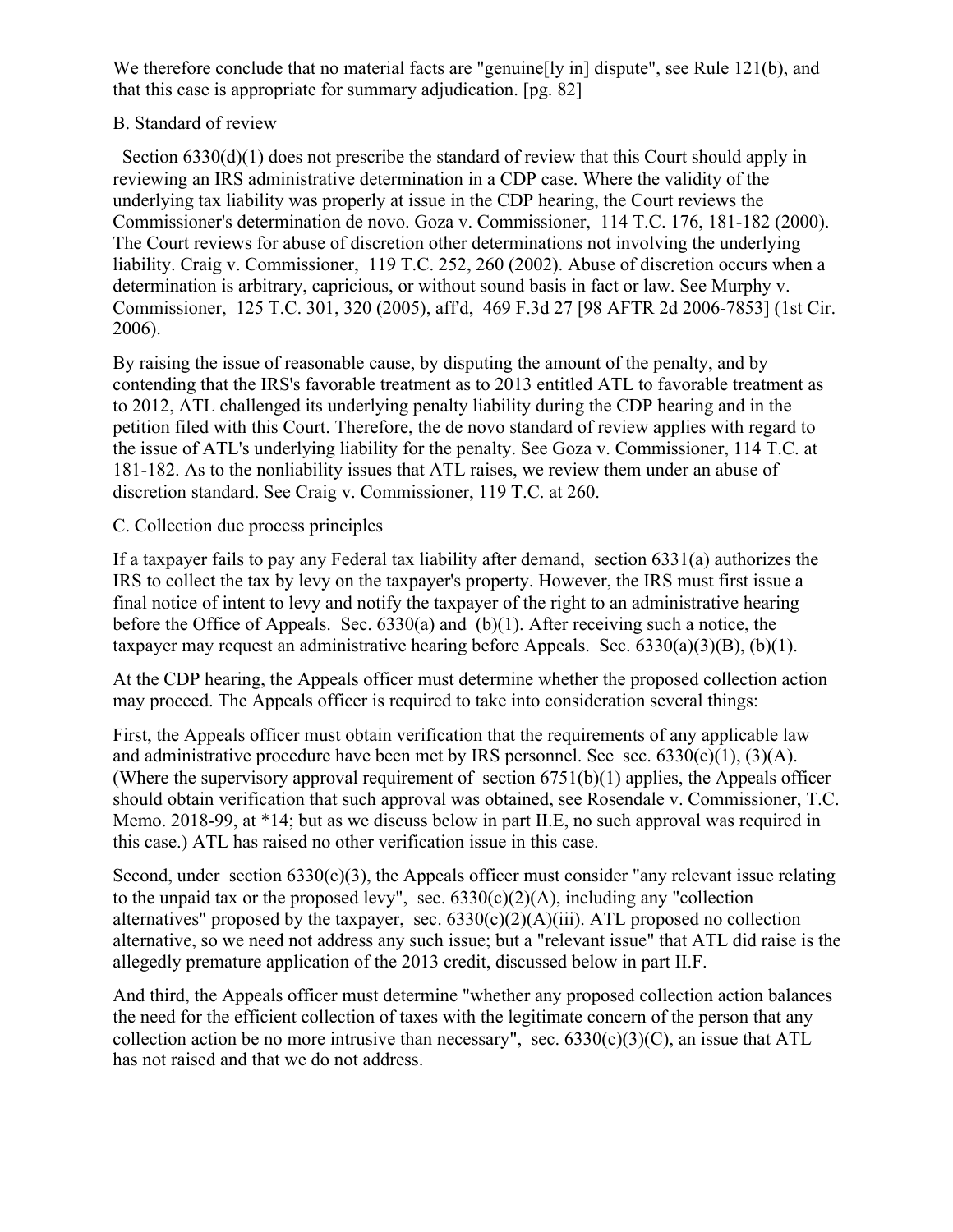In addition, pursuant to section  $6330(c)(2)(B)$ , a taxpayer in certain circumstances may challenge the underlying tax liability in a CDP hearing. ATL makes such a challenge as to the 2012 penalty at issue here by disputing the application of the penalty to its return (which we discuss below in part II.A), by disputing the amount of the penalty that the IRS assessed (see part II.B), by invoking the IRS's alleged different treatment of another year (see part II.C), and by asserting a defense of "reasonable cause and good faith" (see part II.D).

## II. Analysis

A. The failure-to-file penalty of section 6699

An S corporation is required to file an annual information return on Form 1120S. [pg. 83]See sec. 6037(a); 26 C.F.R. sec. 1.6037-1(a), Income Tax Regs. Section 6699(a) provides in pertinent part that an S corporation that does not file its annual return within the time prescribed (including any extension of time for filing) "shall be liable for a penalty determined under subsection (b) for each month (or fraction thereof) during which such failure continues (but not to exceed 12 months), unless it is shown that such failure is due to reasonable cause." Section 6699(b) provides that "the amount determined under this subsection for any month is the product of

# \*\*\* \$195, multiplied by

\*\*\* the number of persons who were shareholders in the S corporation during any part of the taxable year."

ATL's Form 1120S was due to be filed March 15, 2013, see sec. 6072(b), but it was not filed until almost six months later on September 13, 2013. The return was therefore late, and the penalty of section 6699 applies.

It is possible to obtain an extension of the filing deadline; and if a Form 1120S is filed by that extended deadline, then the S corporation will not incur the penalty; but in this case no extension was obtained. It is true that the shareholders of ATL applied for and received an extension of time to file their own 2012 Form 1040; and ATL seems to argue that this extension should have applied also to ATL's deadline for filing its Form 1120S.

However, an S corporation is an entity separate from its shareholders. In general, the S corporation does not incur a liability for Federal income tax. Sec. 1363(a). But see infra note 9. Rather, its shareholders are taxed on their respective shares of the S corporation's income. Sec. 1366(a)(1). As we noted above, an S corporation is required to file an annual information return on its own Form 1120S, and on that return it reports its own income, deductions, and other matters. Sec. 6037(a); 26 C.F.R. sec. 1.6037-1(a), Income Tax Regs. To extend the time to file the S corporation return, a separate form-Form 7004-is required. See 26 C.F.R. sec. 1.6081- 3(a)(1), Income Tax Regs.; 2012 Instructions for Form 1120S. ATL did not file Form 7004 nor any other document requesting an extension of the deadline for filing its 2012 Form 1120S.

## B. Penalty amount

Under section 6699(a), the penalty for failure to file an S corporation return is imposed for each month or fraction thereof for which the failure to file continues-in this case, five months plus most of an additional month, for a total of six months. The amount of that penalty for each month is determined by multiplying \$195 by the number of persons who were shareholders in the S corporation during any part of the taxable year. Sec. 6699(b). In this case, since ATL had two shareholders, the monthly penalty amount was \$390 (i.e., 2 x \$195 = \$390). Since ATL's Form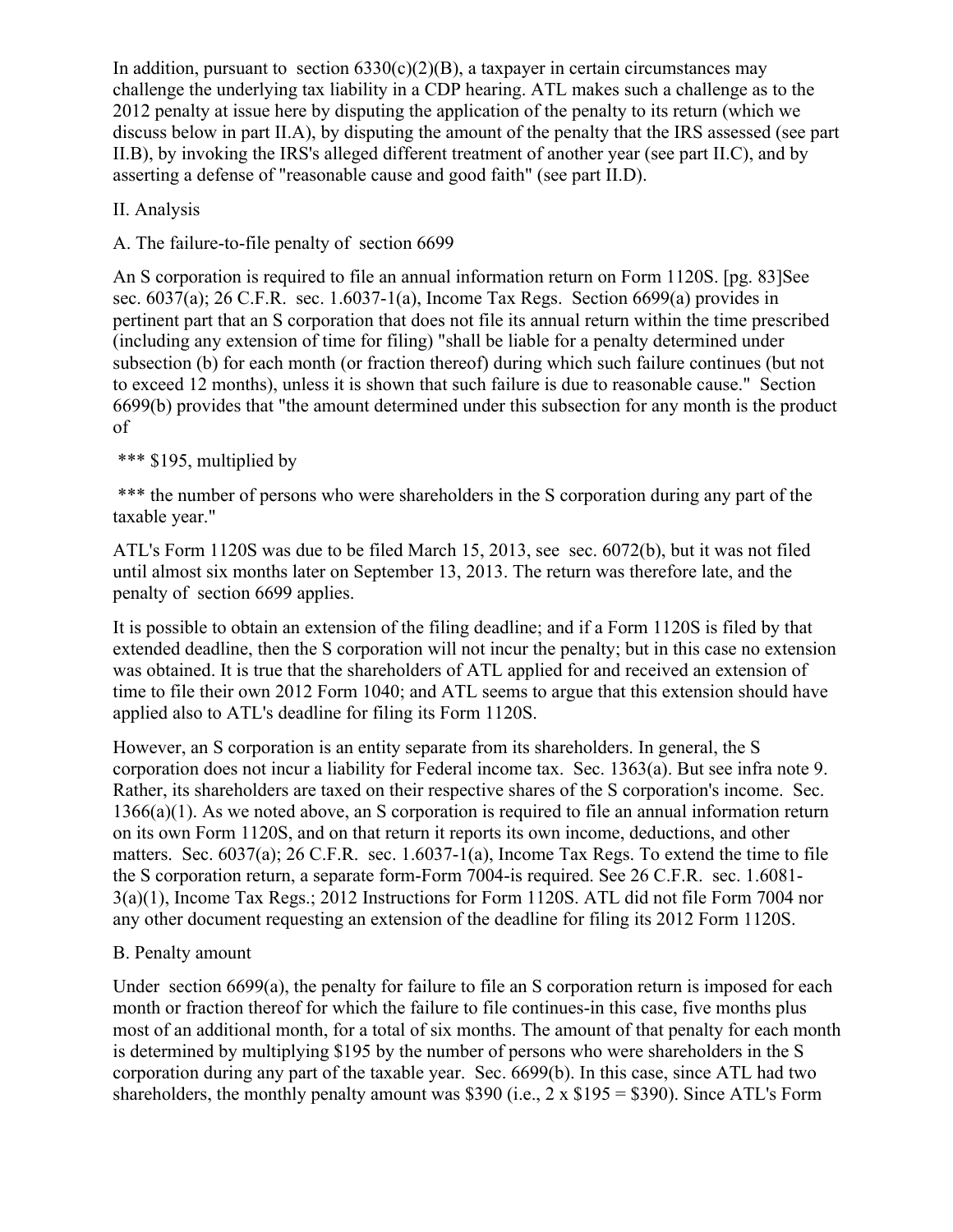1120S was six months late, the penalty imposed by the statute was \$2,340 (i.e., 6 x \$390 = \$2,340)-the amount that the IRS assessed.

ATL argues that the amount of the penalty under section 6699 should be tied to the amount of tax due. Specifically, ATL argues that the penalty is the smaller of \$135 or 100% of the tax paid late. However, this limit that ATL mistakenly posits is in fact the minimum amount of the addition to tax imposed under section 6651 (as in effect for 2012) for certain failures to file, see sec. 6651(a) (flush language), not a limit on the penalty under section 6699. The limitation to the section 6699 penalty is different:

The penalty for a late Form 1120S will not exceed 12 times the monthly penalty amount (i.e., \$195 multiplied by the number of shareholders)--in this case, 2 shareholders x \$195 x 12 months  $=$  \$4,680. In this case, not 12 months but only 6 months' worth of penalty was imposed (i.e., only \$2,340), so the statutory limit was not exceeded. Contrary to ATL's argument, the section 6699 penalty is imposed without regard to any amount shown on the S corporation's return or to any amount of tax paid late by the shareholders.

#### C. Treatment in subsequent year

ATL seems to argue that it should be entitled to abatement of the section 6699 [pg. 84] penalty because, ATL claims, the same penalty was excused for taxable year 2013 after ATL made an inquiry to the IRS and pointed out the extension that had been obtained for the shareholders' Form 1040. ATL is mistaken on this ground. Each tax year stands on its own and must be separately considered. See United States v. Skelly Oil Co., 394 U.S. 678, 684 [23 AFTR 2d 69- 1186] (1969). The Commissioner may challenge in a succeeding year what was condoned or agreed to for a prior year. See Rose v. Commissioner, 55 T.C. 28, 31-32 (1972).

#### D. Reasonable cause and good faith

As we have noted, the section 6699 penalty is imposed on a failure to file an S corporation return "unless it is shown that such failure is due to reasonable cause". Sec. 6699(a) (emphasis added). No regulations have been issued to elaborate on this provision; but regulations under the analogous provision of section  $6651(a)(1)$  (imposing an addition to tax for failure to file a return) provide that a taxpayer can show reasonable cause for the failure to timely file a return if "the taxpayer exercised ordinary business care and prudence and was nevertheless unable to file the return within the prescribed time". 26 C.F.R. sec.  $301.6651-1(c)(1)$ , Proced. & Admin. Regs. ATL did not present any argument or other evidence showing that it exercised such care and prudence or that it was unable to timely file the Form 1120S.

Instead, ATL argues that the reasonable cause exception should apply because ATL's two shareholders were aware of the business loss for taxable year 2012 and "no one else has been harmed"-i.e., no harm, no penalty. ATL evidently conceives that the sole purpose of the Form 1120S is to give a shareholder the information that he or she needs in order to file a Form 1040 tax return; and since Mr. and Mrs. Allen knew the affairs of ATL, did eventually file their Form 1040 timely (under an extension), and did not fail to report any income, the intended purpose of the S corporation's filing requirement was accomplished and the penalty was moot. ATL cites no authority in support of its claim that the penalty should be waived on the grounds that its two shareholders were aware of the information to be shown on the return. Section 6699 does not include a condition of harm before the penalty is imposed; it simply imposes a penalty when the filing is late (without reasonable cause). A taxpayer may not disregard a filing deadline and be excused from this penalty simply because it reckons that no harm was done.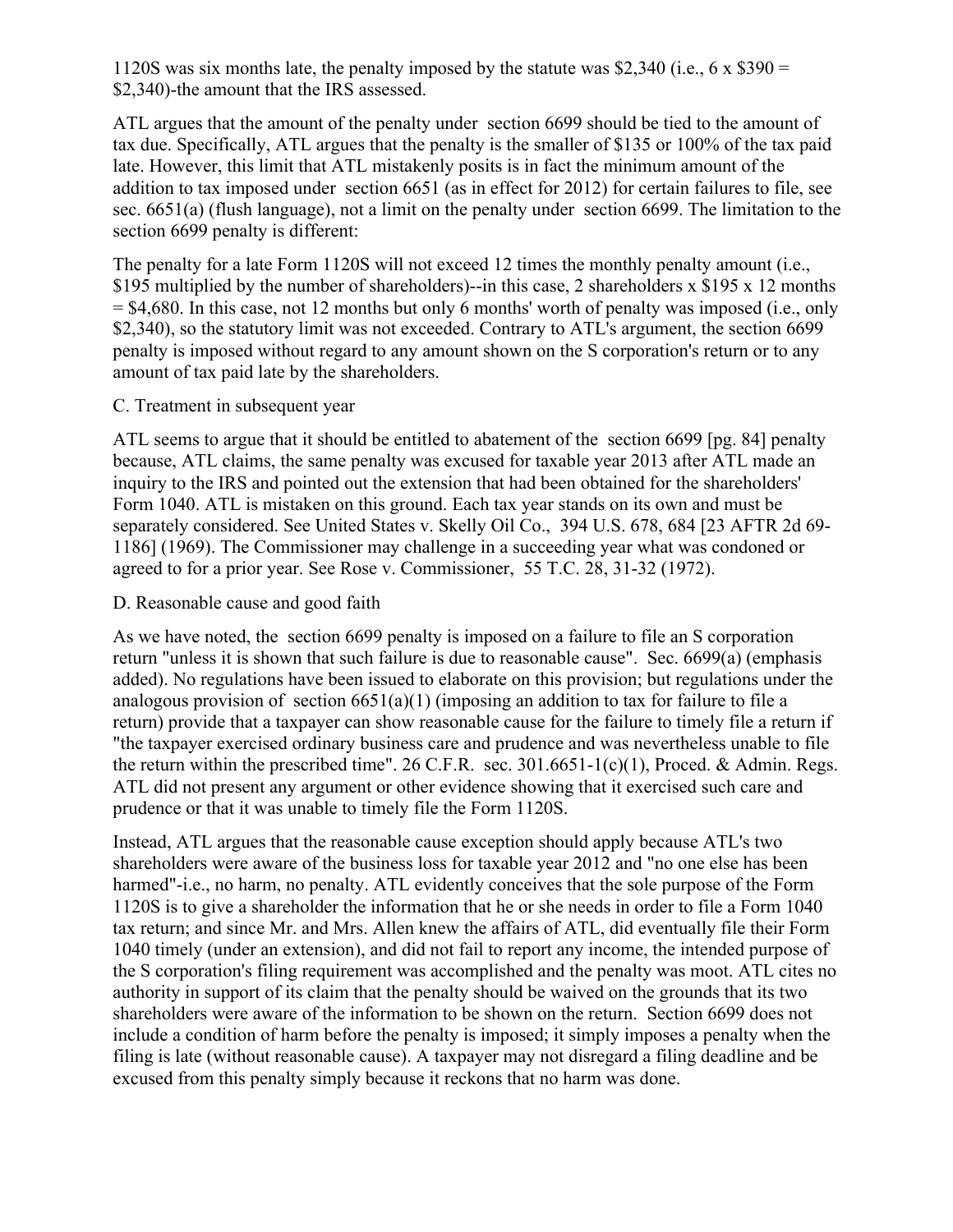E. Supervisory approval under section  $6751(b)(1)$ 

1. Section  $6751(a)(1)$  and its exceptions

 Section 6751(b)(1) provides: "No penalty under this title shall be assessed unless the initial determination of such assessment is personally approved (in writing) by the immediate supervisor of the individual making such determination or such higher level official as the Secretary may designate." If supervisory approval is not obtained for a penalty subject to section 6751(b)(1), then the penalty cannot be sustained. See Graev v. Commissioner, 149 T.C. 485, 493 (2017), supplementing and overruling in part 147 T.C. 460 (2016). However, under exceptions in section  $6751(b)(2)$ , that supervisory approval requirement in section  $6751(b)(1)$  is excused:

SEC. 6751(b). Approval of Assessment.--

\*\*\* (2) Exceptions.--Paragraph (1) shall not apply to--

(A) any addition to tax under section 6651, 6654, or 6655; or

(B) any other penalty automatically calculated through electronic means.

The Commissioner contends that the section 6699 penalty falls within these exceptions, and ATL contends that it does not.

2. Explicit exceptions in section  $6751(b)(2)(A)$ 

Section 6751(b)(2)(A) provides that the supervisory approval requirement does not apply to "any addition to tax under section 6651, 6654, or 6655". None of those additions to tax is at issue here, but to construe the exception in section  $6751(b)(2)(B)$ , it will be helpful to note these exceptions in section  $6751(b)(2)(A)$ . [pg. 85]

Section  $6651(a)$  imposes additions to tax for certain failures:

Section  $6651(a)(1)$  imposes an addition to tax (i.e., a monthly percentage of tax required to be shown) for "failure \*\*\* to file \*\*\* on the date prescribed therefor" certain returns; and section 6651(f) increases the amount of the addition to tax where the "failure to file any return is fraudulent". (Emphasis added.)

Section  $6651(a)(2)$  imposes an addition to tax (i.e., a monthly percentage of tax shown on certain returns) for "failure \*\*\* to pay the amount shown as tax \*\*\* on or before the date prescribed for payment". (Emphasis added.)

Section  $6651(a)(3)$  imposes an addition to tax (i.e., a monthly percentage of tax required to be shown on certain returns) for "failure \*\*\* to pay any amount in respect of any tax required to be shown on a return \*\*\* [after] notice and demand". (Emphasis added.)

Each of the three paragraphs of section 6651(a) imposes its addition "unless it is shown that such failure is due to reasonable cause and not due to willful neglect".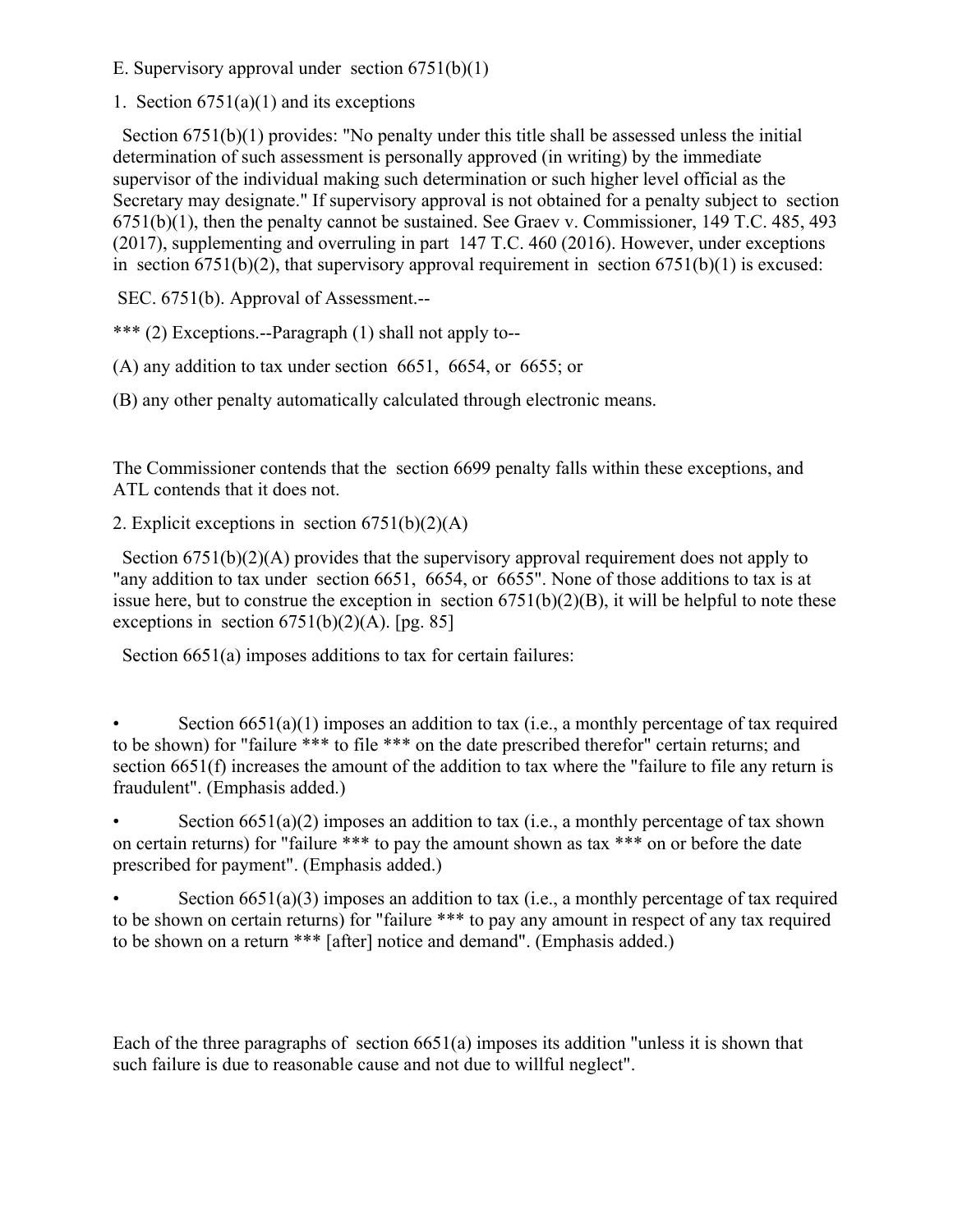Section 6654 provides that an amount "shall be added to the tax" when there is failure by an individual to pay "estimated tax". Rather than having a "reasonable cause" exception as in section 6651(a)(1), (2), and (3), section 6654 has a more limited "Waiver in certain cases", sec. 6654(e)(3)-i.e., "to the extent the Secretary determines that by reason of casualty, disaster, or other unusual circumstances the imposition of such addition to tax would be against equity and good conscience", sec.  $6654(e)(3)(A)$ , or if an underpayment by a newly retired or disabled taxpayer "was due to reasonable cause and not to willful neglect", sec.  $6654(e)(3)(B)$ .

 Section 6655 provides that an amount "shall be added to the tax" when there is failure by a corporation to pay "estimated tax". Section 6655 has no "reasonable cause" exception.

All those additions to tax are excepted from section  $6751(b)(1)$ , and they may be assessed without supervisory approval. But again, none of those additions to tax excepted by section  $6751(b)(2)(A)$  is at issue here.

3. The "automatically calculated through electronic means" exception in section 6751(b)(2)(B)

Rather, the Commissioner invokes section 6751(b)(2)(B), which provides a further exception to the supervisory approval requirement for "any other penalty automatically calculated through electronic means." We must therefore determine whether, for purposes of this exception, the section 6699 penalty is an "other penalty automatically calculated through electronic means".

a. Comparators in section  $6751(b)(2)(A)$ 

Neither the statute nor the regulations define the phrases "automatically calculated" and "electronic means" that appear in section  $6751(b)(2)(B)$ . 3 However, the statute gives an important aid to the interpretation of those phrases by the use of the word "other". Subsection  $(b)(2)(A)$  gives the explicit exceptions, and then subsection  $(b)(2)(B)$  expands the exception to "any other penalty automatically calculated through electronic means". (Emphasis added.) This "other" provision in subsection  $(b)(2)(B)$  suggests that the explicit exceptions in subsection (b)(2)(A) are likewise "automatically calculated". Therefore, we can consider the explicit exceptions in subsection  $(b)(2)(A)$  to be comparators, and we can conclude that penalties not explicitly listed in subsection  $(b)(2)(A)$  are "automatically calculated" under subsection  $(b)(2)(B)$ (and are exempt from the supervisory approval requirement) to the extent that they are similar to those subsection  $(b)(2)(A)$  comparators in the [pg. 86] manner of their "automatic[] calculat [ion] through electronic means".

## b."[A]utomatically calculated"

The section 6699 penalty at issue here is a monthly penalty for failure to timely file an information return; and the penalty explicitly excepted in section  $6751(b)(2)(A)$  that is most similar to the section 6699 penalty is the addition to tax in section 6651(a)(1) for failure to timely file other returns, explained above. Section 6651(a)(1) imposes an addition to tax-in the amount of 5% per month (with a maximum of 25%) of the amount of the tax due-for "failure

\*\*\* to file any return required under authority of subchapter A of chapter 61 (other than part III thereof)

\*\*\* on the date prescribed therefor". (Emphasis added.) Section 6651(a)(1) penalizes the late filing of an individual income tax return, the filing of which is required by section  $6012(a)$  in part II of subchapter A of chapter 61. If one knows the tax liability, the date the return was due, and the date it was filed, then the amount of the addition to tax is a simple and automatic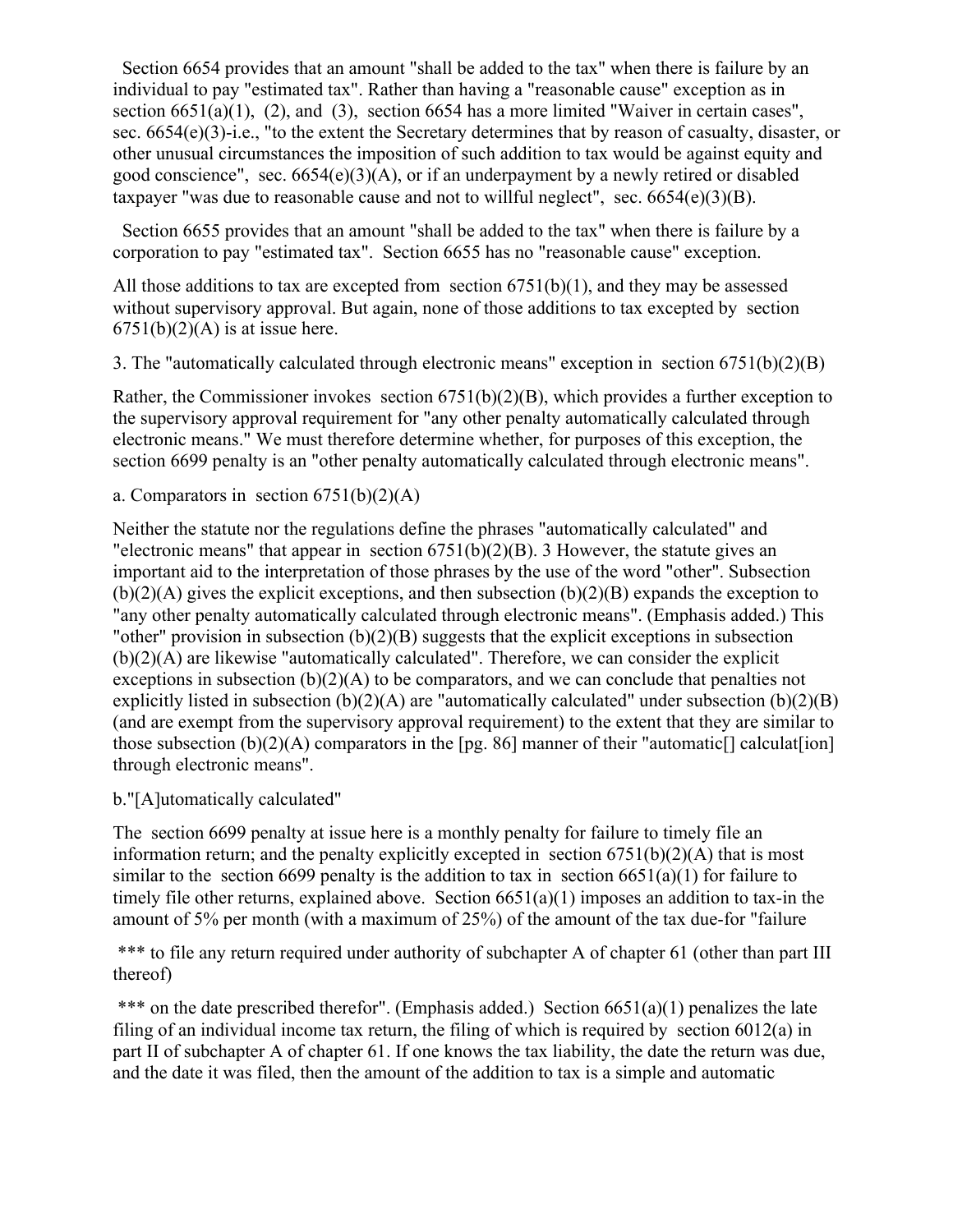computation. Pursuant to section  $6751(b)(2)(A)$ , no supervisory approval is required for this arithmetical addition to tax imposed by section  $6651(a)(1)$ .

That late-filing addition to tax of section  $6651(a)(1)$  does not reach a late information return filed by an S corporation. Rather, the filing of Form 1120S is required under the authority of section 6037, which is in part III ("Information Returns") of subchapter A of chapter 61. This exclusion of an S corporation's part III "information return" from the section  $6651(a)(1)$  addition to tax is logical, if not inevitable, because the information return generally does not report tax due (but see infra note 9), and a penalty of 5% of the tax due to be reported on the typical S corporation return would be zero. Rather, a late S corporation return is penalized by section 6699, which imposes a monthly penalty not of a percentage of tax due (generally zero) but instead of a fixed amount (\$195 per shareholder). Thus, if one knows the number of shareholders, the date the return was due, and the date it was filed, then the amount of this penalty is a simple and automatic computation.

#### c. [E]lectronic means"

Moreover, in circumstances like ATL's, 4 the section 6699 penalty computation is accomplished "through electronic means" within the meaning of section 6751(b)(2)(B). As we noted above, the assessment of ATL's penalty was, according to the IRS transcript, a "Computer generated assessment of Delinquency Penalty". (Emphasis added.) We recently held in Walquist v. Commissioner,  $152$  T.C.  $\qquad$ , (slip op. at 15) (Feb. 25, 2019), that where "the penalty was determined mathematically by a computer software program without the involvement of a human IRS examiner,

\*\*\* the penalty was `automatically calculated through electronic means,' sec.  $6751(b)(2)(B)$ , as the plain text of the statutory exception requires."

The supervisory approval requirement in section 6751(b)(1) does not apply to "any addition to tax under section 6651

\*\*\* or \*\*\* any other penalty automatically calculated through electronic means." (Emphasis added.) We conclude that the section 6699 penalty imposed against ATL for its late S corporation return is, like the section  $6651(a)(1)$  addition to tax for late filing, a "penalty automatically calculated through electronic means."

## 4. ATL's contention

ATL argues to the contrary. Quoting an argument by the National Taxpayer Advocate, 5 ATL states-

The IRS maintains that penalties calculated through its AUR [6] program are automatically calculated through [pg. 87] electronic means and thus do not require supervisory approval under IRC § 6751(b). However, in determining whether to assert the accuracy-related penalty based on negligence, [ 7 ] the IRS should examine whether the taxpayer's actions constituted a reasonable attempt to comply with the tax laws, which can be demonstrated by the taxpayer's facts and circumstances. \*\*\* By using an automated process to assert these penalties and not having a supervisor review the determinations, the IRS does not consider the facts and circumstances of a case until the taxpayer contacts the IRS to challenge the proposed penalty. Taxpayers who did make reasonable attempts to comply and acted in good faith must take extra, burdensome steps to rid themselves of arbitrary penalties. [Emphasis added.]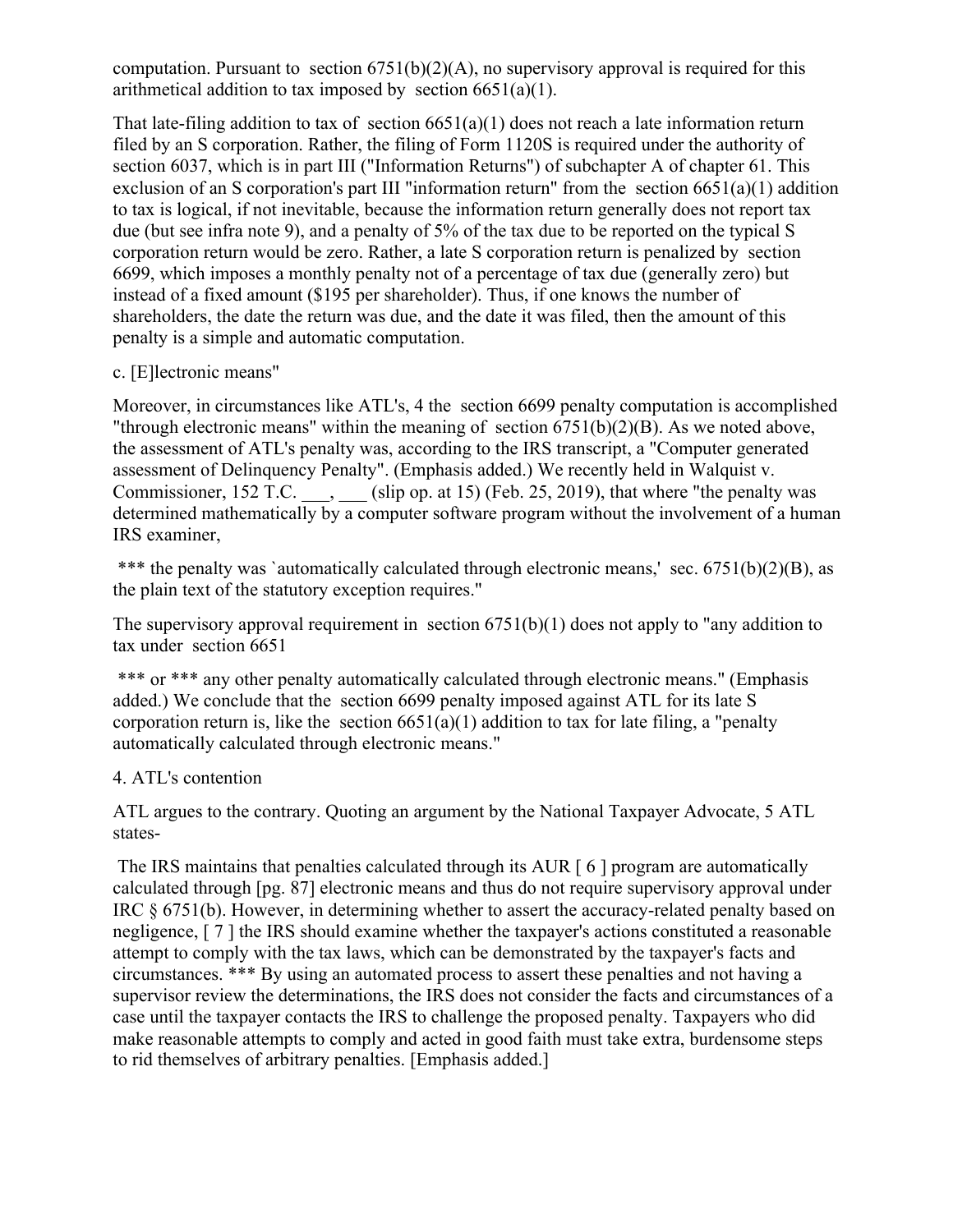By quoting an argument that refers to "reasonable attempts", "good faith", and "facts and circumstances", ATL may be arguing that a determination of a penalty like the section 6699 penalty-which applies "unless it is shown that such failure is due to reasonable cause"-is not "automatically calculated". We address ATL's "reasonable cause" argument above in part II.D; but here we address the suggestion that the statute's provision for "reasonable cause" prevents the penalty from being "automatically calculated".

If this is ATL's argument, we think that it must fail. Almost all of the additions to tax explicitly excepted in section  $6751(b)(2)(A)$  have some form of "reasonable cause" provision (as we pointed out above in part II.E.2), yet section  $6751(b)(2)(B)$  excepts "other penalt [ies] automatically calculated". Evidently, a penalty can be "automatically calculated" for purposes of section 6751(b)(2)(B) even if non-arithmetical issues might be invoked to challenge the liability so calculated. The section 6699 penalty applies unless reasonable cause "is shown"-i.e., shown by the taxpayer.

In litigation a taxpayer's contention of "reasonable cause" is in the nature of an affirmative defense, which the taxpayer is obliged to raise. 8 That is, the Commissioner establishes the liability without having to anticipate and negate any "reasonable cause" argument that the taxpayer might raise. Similarly, in tax administration the IRS will often not know facts that might bear on a potential "reasonable cause" defense; so where a penalty can be automatically calculated by reference to objective facts that the IRS can determine by reference to the return and its filing, the burden is properly on the taxpayer to raise "reasonable cause". The possibility of such a defense does not change the fact that the penalty itself is "automatically calculated".

Thus, where the penalty imposed by section 6699 on the late filing of an S corporation's return is automatically calculated by electronic means, it is excepted by section  $6751(b)(2)(B)$  from the supervisory approval requirement of section 6751(b)(1). The IRS may assess the section 6699 penalty without the written approval of an immediate supervisor having been obtained.

## F. Application of overpayment credit

ATL also disputes the crediting of an overpayment from its 2013 tax year Form 1120S 9 to the section 6699 penalty liability at issue in this case. Specifically, ATL argues that it was improper for the IRS to apply its 2013 overpayment before the issuance of the notice of intent to levy. It is true that section 6330(a)(1) generally prohibits a levy before the IRS gives the taxpayer notice of the proposed levy and of his right to a CDP hearing; and it is true that once a CDP hearing is timely commenced, section 6330(e)(1) generally prohibits a levy before the conclusion of the CDP hearing.

However, those prohibitions bar only collection by levy. The Code specifically authorizes the IRS to credit overpayments "against any liability in respect of an internal revenue tax on the part of the person who made the overpayment". Sec. 6402(a). Nothing in section 6330 prohibits the IRS from engaging in other nonlevy collection actions, including offsetting payments from other periods, as the IRS did in this instance. Boyd v. Commissioner, 451 F.3d 8 [97 AFTR 2d 2006- 2926] (1st Cir. 2006) (stating that informal offset procedures are not generally subject to the procedural protections for levies), aff'g 124 T.C. 296 (2005); 26 C.F.R. sec. 301.6330-1(g)(2), Q&A-G3, Proced. & Admin. Regs. ATL has cited no authority that would render improper the crediting that the IRS performed here, and we know of none.

## III. Conclusion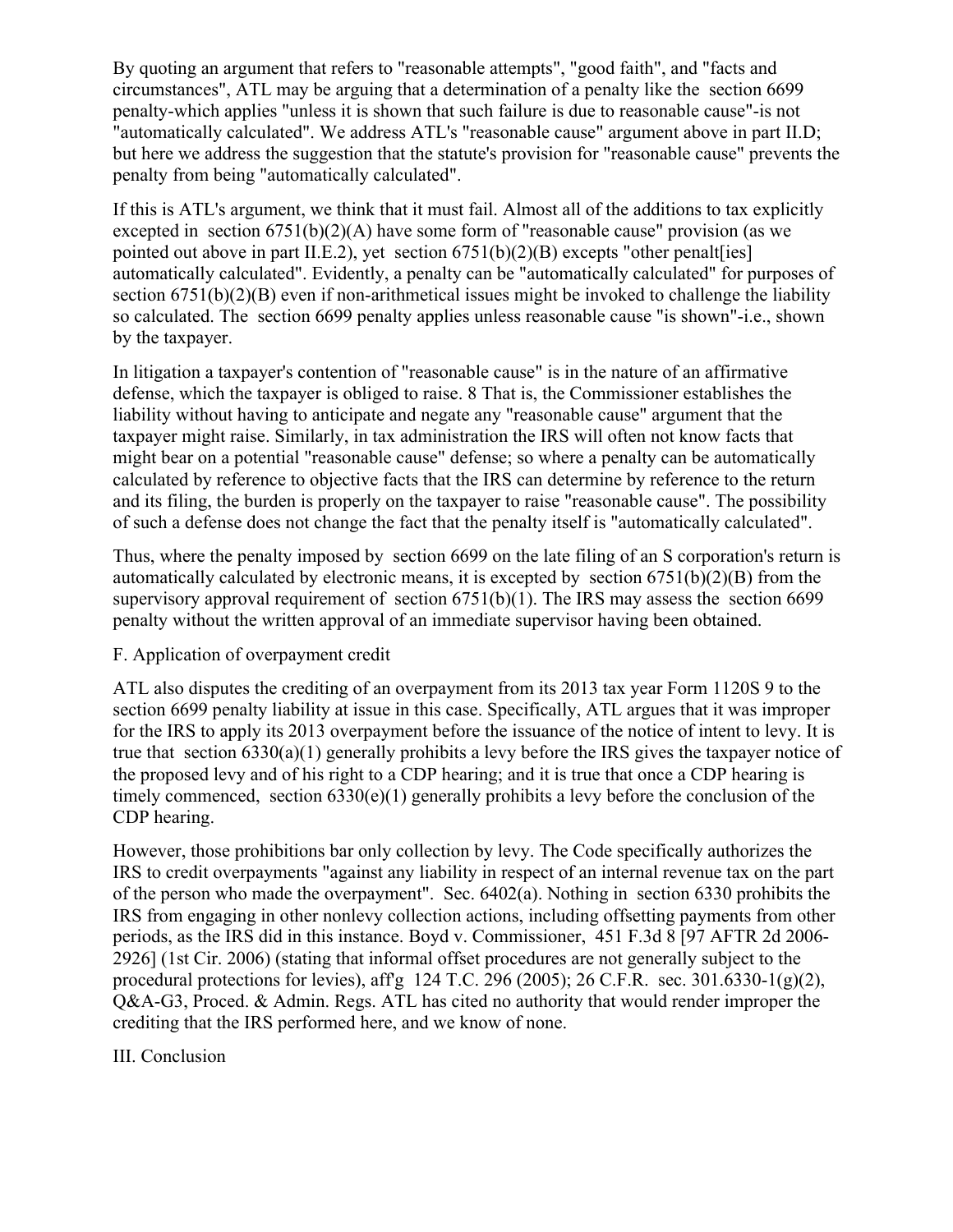In sum, there is no genuine dispute as to any material fact. Finding no error or abuse of discretion in Appeals' determination, we will grant summary judgment for the Commissioner and sustain the proposed levy.

To reflect the foregoing,

An appropriate order and decision will be entered.

1 Unless otherwise indicated, all section references are to the Internal Revenue Code of 1986 as in effect at all relevant times (codified in 26 U.S.C. and referred to herein as "the Code"), and all Rule references are to the Tax Court Rules of Practice and Procedure.

2 Mr. Allen initially alleged in ATL's CDP hearing request that he did file for ATL a Form 7004, "Application for Automatic Extension of Time To File Certain Business Income Tax, Information, and Other Returns". However, as we state below in part I.A, he did not produce any Form 7004 when Appeals requested a copy, and he did not allege the filing of a Form 7004 in ATL's petition. The Commissioner's motion for summary judgment shows that Appeals verified from the IRS's records that no Form 7004 was filed for ATL; and in ATL's response to the motion, Mr. Allen admits that he "ha[s] no evidence to support my filing a Form 7004" for ATL. Rather, he argues that his filing of Form 4868 to obtain an extension of time to file his Form 1040 personal income tax return should suffice for ATL's Form 1120S.

3 The IRS has explained the provision to its employees as follows: "A penalty is only considered to be `automatically calculated through electronic means' if no Service human employee makes an independent judgment with respect to the applicability of the penalty." Internal Revenue Manual pt. 20.1.1.2.3(5) (Nov. 21, 2017); cf. id. pt. 20.1.1.2.3(5) (Nov. 25, 2011) ("the assessment of a penalty qualifies as one calculated through electronic means if the penalty is assessed free of any independent determination by an IRS employee as to whether the penalty should be imposed against a taxpayer").

4 We do not here address circumstances (if they exist) in which the section 6699 penalty might be calculated by other than "electronic means". For example, if in a Tax Court case the Commissioner's attorneys were to plead, as new matter in the answer, a liability for the section 6699 penalty, that would seem to be a situation materially different from ATL's and would require a different analysis that we do not attempt here.

5 Nina E. Olson, "IRS Administrative Policy and Recent Litigation Weaken Supervisory Approval Requirement for Penalties", Taxpayer Advocate Service: NTA Blog (Oct. 4, 2017), https://taxpayeradvocate.irs.gov/news/nta-blog-irs-policy-weakens-requirements-for-penalties. In the quoted article, the National Taxpayer Advocate seems to be arguing what the law and IRS practice should be, not necessarily what they are. If ATL means to argue what the law should be, then its argument would be properly addressed to Congress. We attempt here to discern ATL's contention about what the law is.

6 ATL states: "The IRS has interpreted this exception [in section  $6751(b)(2)(B)$ ] to include any penalties calculated through its Automated Under Reporter (AUR) program, which matches income reported on a taxpayer's return with income reported to the IRS by third-party payors. In my case, I owed no taxes so the AUR program was not in play here."